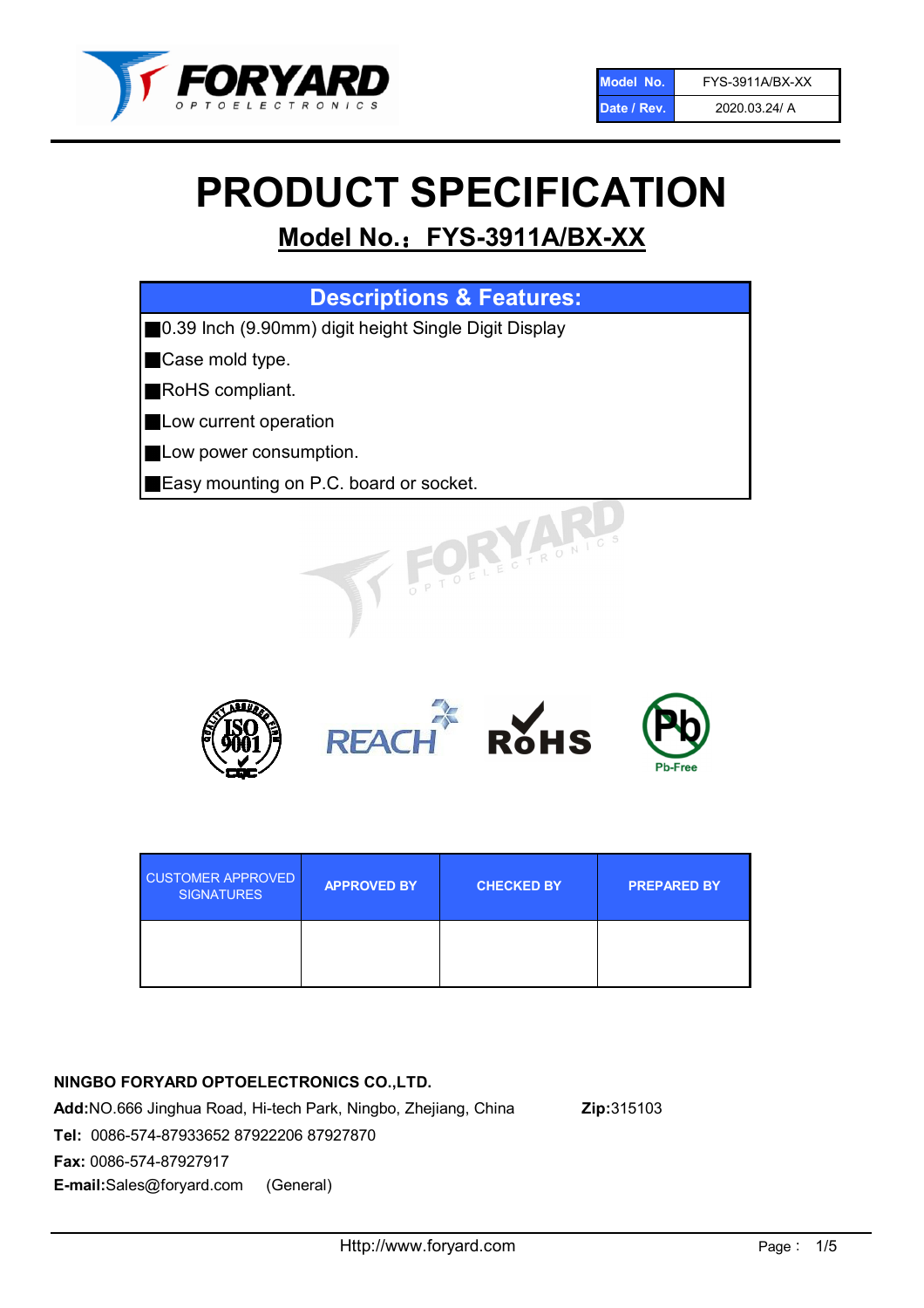

| Model No.   | <b>FYS-3911A/BX-XX</b> |
|-------------|------------------------|
| Date / Rev. | 2020.03.24/ A          |

#### ■ -XX: REF Surface / Epoxy color

| Color<br><b>Number</b>     |                 |                           |             |                |
|----------------------------|-----------------|---------------------------|-------------|----------------|
| REF Surface Color  ○ White |                 | ○ Black  ○ Gray           | $\circ$ Red | IO Green       |
| Epoxy Color                | l ⊜ Water Clear | $\circ$ White $\circ$ Red | I⊖ Green    | $\circ$ Yellow |

#### ■ Mechanical Dimensions





Notes:

- 1. All pins are Φ0.45[.019]mm
- 2. Dimension in millimeter [inch], tolerance is ±0.25 [.010] and angle is ±1° unless otherwise noted.
- 3. Bending≤Length\*1%.
- 4.The specifications,characteristics and technical data described in the datasheet are subject to change without prior notice.
- 5.The drawing is different from the actual one, please refer to the sample.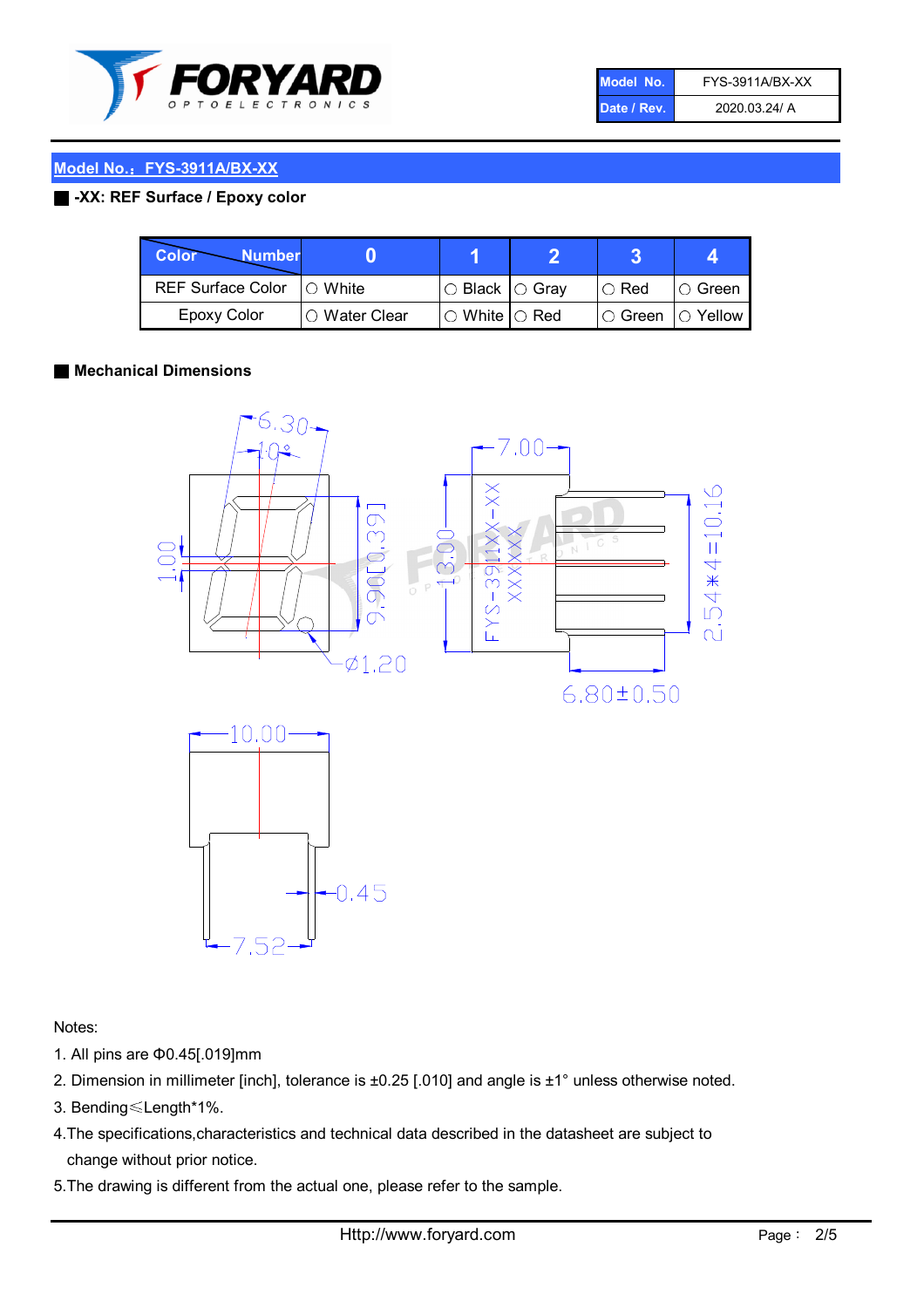

| Model No.   | FYS-3911A/BX-XX |
|-------------|-----------------|
| Date / Rev. | 2020.03.24/ A   |

# ■ All Light On Segments Feature & Pin Position

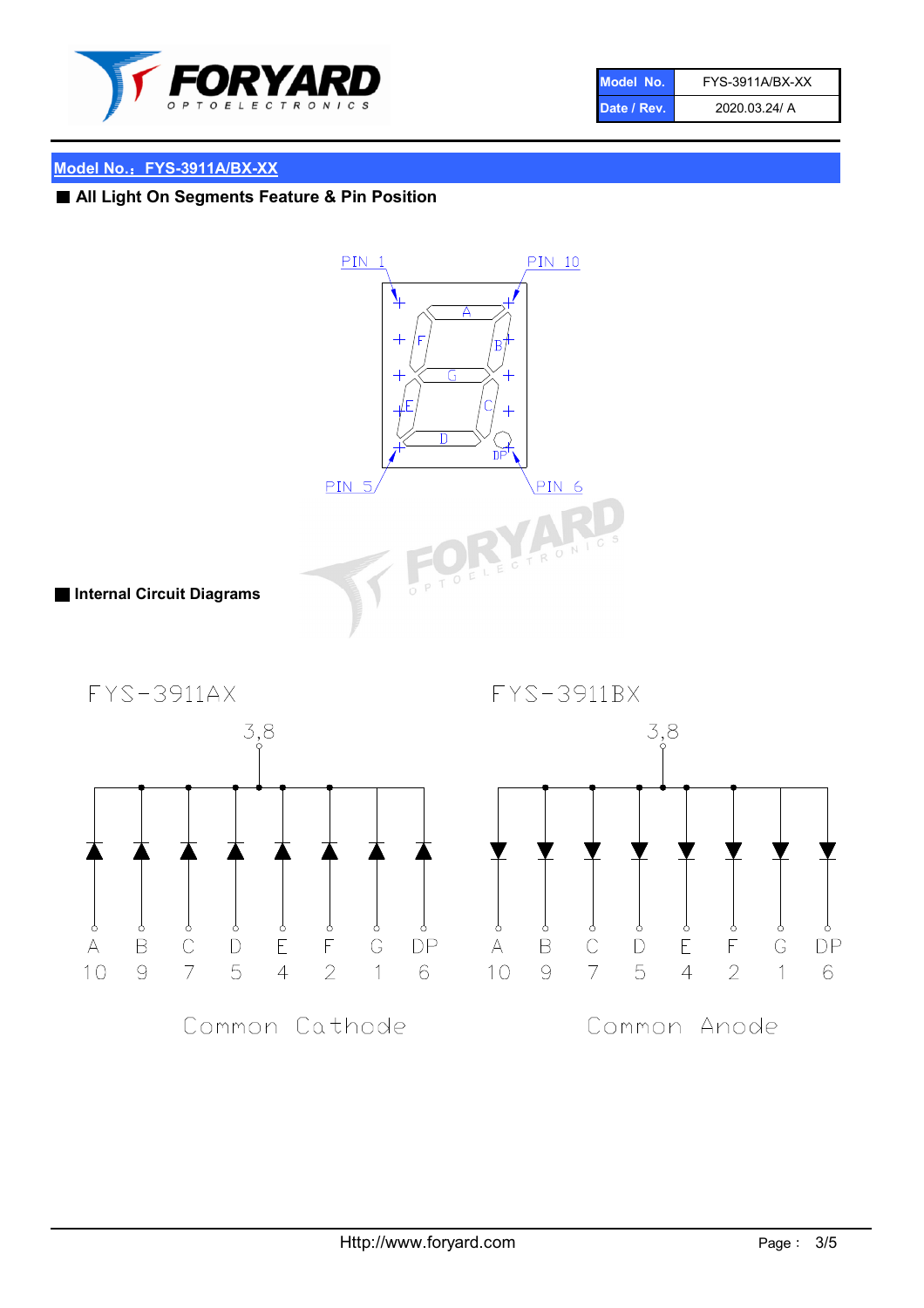

| Model No.   | FYS-3911A/BX-XX |
|-------------|-----------------|
| Date / Rev. | 2020.03.24/ A   |

#### Absolute maximum ratings

| ISUIULU IIIAAIIIIUIIII TALIIIYS |               |                       |              | (⊺a−∠J ∪ <i>)</i> |              |
|---------------------------------|---------------|-----------------------|--------------|-------------------|--------------|
| <b>Parameter</b>                | <b>Symbol</b> | <b>Test Condition</b> | <b>Value</b> |                   | <b>Unit</b>  |
|                                 |               |                       | <b>Min</b>   | <b>Max</b>        |              |
| Reverse Voltage                 | VR            | $IR = 30$             | 5            |                   |              |
| <b>Forward Current</b>          | ΙF            |                       |              | 30                | mA           |
| Power Dissipation               | Pd            |                       |              | 100               | mW           |
| <b>Pulse Current</b>            | Ipeak         | Duty=0.1mS,1KHz       |              | 150               | mA           |
| <b>Operating Temperature</b>    | Topr          |                       | $-40$        | $+85$             | $^{\circ}$ C |
| Storage Temperature             | Tstr          |                       | $-40$        | $+85$             | °C           |

#### ■ Electrical-Optical Characteristics

#### ● Color Code & Chip Characteristics:(Test Condition:IF=10mA)

Typ Max S | Hi $\textsf{Red}$  | AlGaInP | 660nm LE 20nm | 2.00 | 2.50 D | Super Red | AIGaAs/DH | 650nm | 20nm | 2.00 | 2.50 E | Orange | GaAsP | 625nm | 35nm | 2.00 | 2.50 A | Amber | GaAsP | 610nm | 35nm | 2.00 | 2.50 Y | Yellow | GaAsP | 590nm | 35nm | 2.00 | 2.50 G Yellow Green AIGaInP | 570nm | 10nm | 2.00 | 2.50 3.00 3.80 3.00 3.80 W | White | InGaN/GaN | X=0.29,Y=0.30 |CCT:9500K| 3.00 | 3.80 UHR Ultra Hi Red  $\vert$  AIGaInP  $\vert$  640nm  $\vert$  20nm  $\vert$  2.00  $\vert$  2.50 UR | Ultra Red | AlGaInP | 635nm | 20nm | 2.00 | 2.50 UE Ultra Orange | AIGaInP | 625nm | 20nm | 2.00 | 2.50 UA Ultra Amber | AIGaInP | 610nm | 20nm | 2.00 | 2.50  $UV$  Ultra Yellow  $\vert$  AlGaInP  $\vert$  590nm  $\vert$  20nm  $\vert$  2.00  $\vert$  2.50  $\text{UG}$  Ultra Yellow Green | AIGaInP | 570nm | 30nm | 2.00 | 2.50 PG | Pure Green | InGaN | 520nm | 36nm | 3.00 | 3.80 30nm 3.00 3.80 30nm 3.00 3.80 40~85 60~120~180 40~70 Segment-to-Segment Luminous Intensity ratio(Iv-M) 1.5:1 610nm 9~20(mw) 350~450 470nm 120~180 120~180 Ultra Blue InGaN/GaN 9~20(mw) 20~50 570nm | 30nm | 2.00 | 2.50 | 20~60 470nm 590nm InGaN/GaN B Blue I InGaN 570nm | 10nm | 2.00 | 2.50 | 10~20 30~105 30~135 460nm 520nm Ultra brightness **AlGaInP** AlGaInP 60nm AlGaInP 640nm Peak Wave Length $(\lambda_{\rm P})$ UB 460nm 635nm AlGaInP AlGaInP AlGaInP InGaN/GaN AlGaInP 10~20 Luminous **Intensity** (Iv) Unit:mcd AlGainP 660nm GaAsP GaAsP AlGaAs/DH **Spectral** Line halfwidth (∆λ1/2) 10~20 Standard brightness Forward Voltage(VF) Unit:V 15~30 10~20 625nm GaAsP 590nm **Emitting Color Dice Material** 10~21 610nm

#### Note:

1.Luminous Intensity is based on the Foryard standards.

2.Pay attention about static for InGaN

(Ta=25℃)

(Ta=25℃)